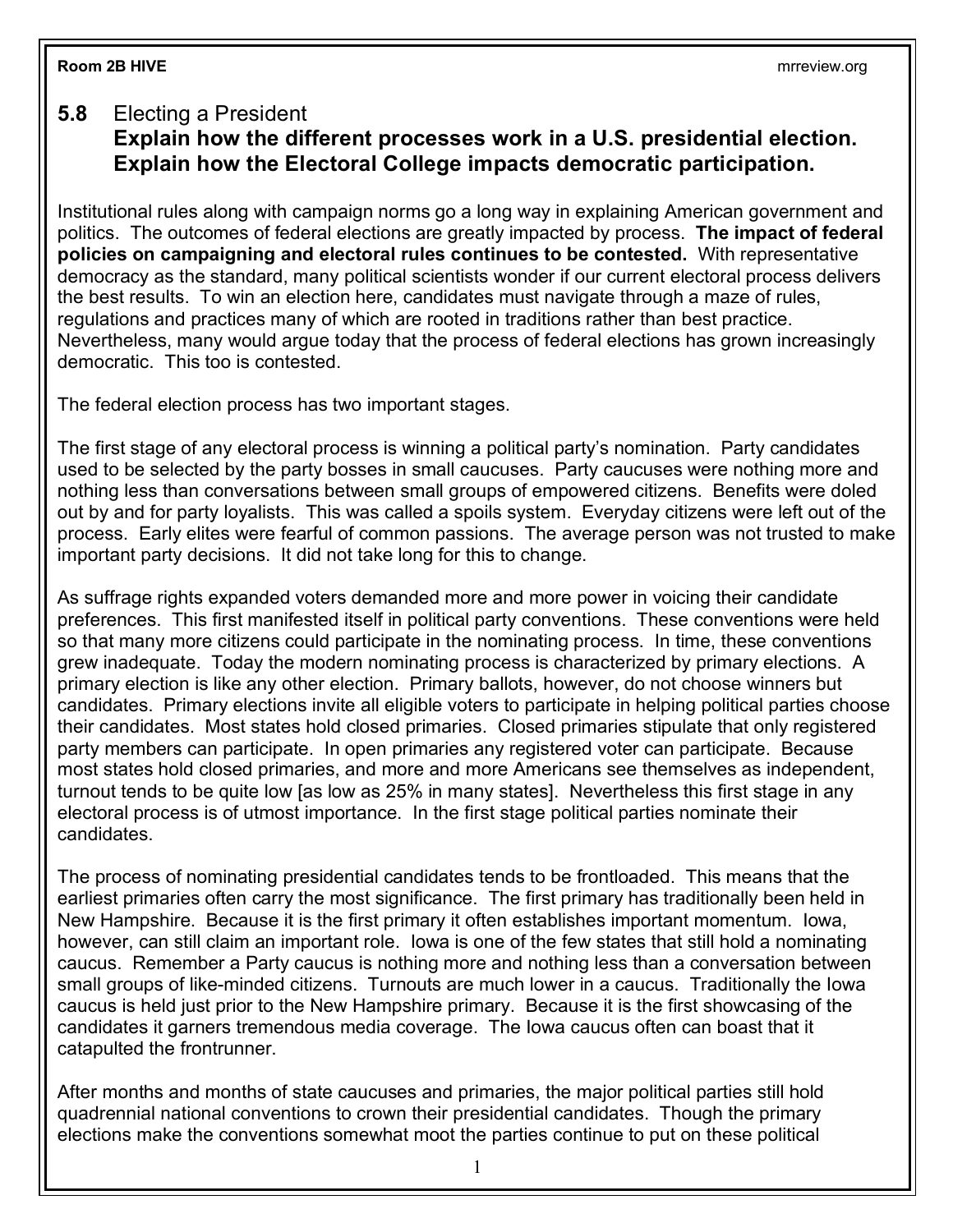pageants. Free media coverage, given by the major news outlets, often provides an expected bounce to each respective candidate. The conventions also allow for the major candidates to showcase their message, announce their vice-presidential choice and begin branding their image.

These party conventions were originally held to expand the input of the common man's voice. So, it still is today. However, certain party rules have been implemented to assuage the fickle nature of public opinion. Both parties have what is called "Super Delegates." These Super Delegates made up of party leaders and elected officials, cast votes at the conventions. These Super Delegates can correct fatal mistakes that perhaps were made by primary voters. They are around to insulate from the possibility of radical candidates, unable to win in a general election, from being chosen by the party rank and file.

Primary and caucus elections ultimately choose delegates to a party's national conventions. It is those delegates who cast the final tally that makes the nomination official. Though primary election results make the national convention anti-climactic, these assemblies provide an important display of both the party platform and its prized candidate. Slick images and choreographed speeches at the national convention kick-off the general election campaign. Due to falling TV ratings, the lack of any newsworthy events and the staged nature of modern party conventions many foresee a day when these quadrennial cattle-shows will come to an end.

The second stage of any campaign is winning the general election. General election campaigns begin immediately following a political party's national convention. In the end the general election determines who will fill the government office at stake. Primaries and caucuses pick candidates. General elections pick political winners.

Winning primary and general elections require more than just candidates. The modern campaign today involves an army of paid and volunteer staff. Presidential candidates rent office space in all fifty states. But most importantly use all forms of media to run ads. Consequently, the modern campaign requires vast sums of money.

Despite an apparent "anti-partisan realignment" modern democracy still holds on to its republican ideals. This means that political parties are still responsible for the selection of our candidates. The process for doing so looks remarkably old fashioned. It is for this reason that debates still rage over its legitimacy. Experts who study this process along with voters who participate continue to question the influence of anachronistic two-party systems, outrageously long campaigns, the obscene amounts of money required to win both stages, caucus and primary rules and reliance upon old technologies. The impact of federal policies on campaigning and electoral rules continues to be contested.Though American voters have a greater role to play in this process the proverbial "smoke filled room" is still around, albeit a little bit bigger than what was once true.

The Electoral College is the indirect way "we the people" selects our president. An Electoral College was created to provide a filter between the direct votes of citizens and the selection of our chief executive.

As expressed in our Constitution the Electoral College reflects the Framers reluctance to put the office of president in the hands of a direct vote. Mirroring checks and balances the Electoral College allows the people to vote for electors who then cast their vote for a president. The electors, however, are not bound by the people's votes. The electors serve as a filter supposedly protecting the nation from the whims of an irrational mob.